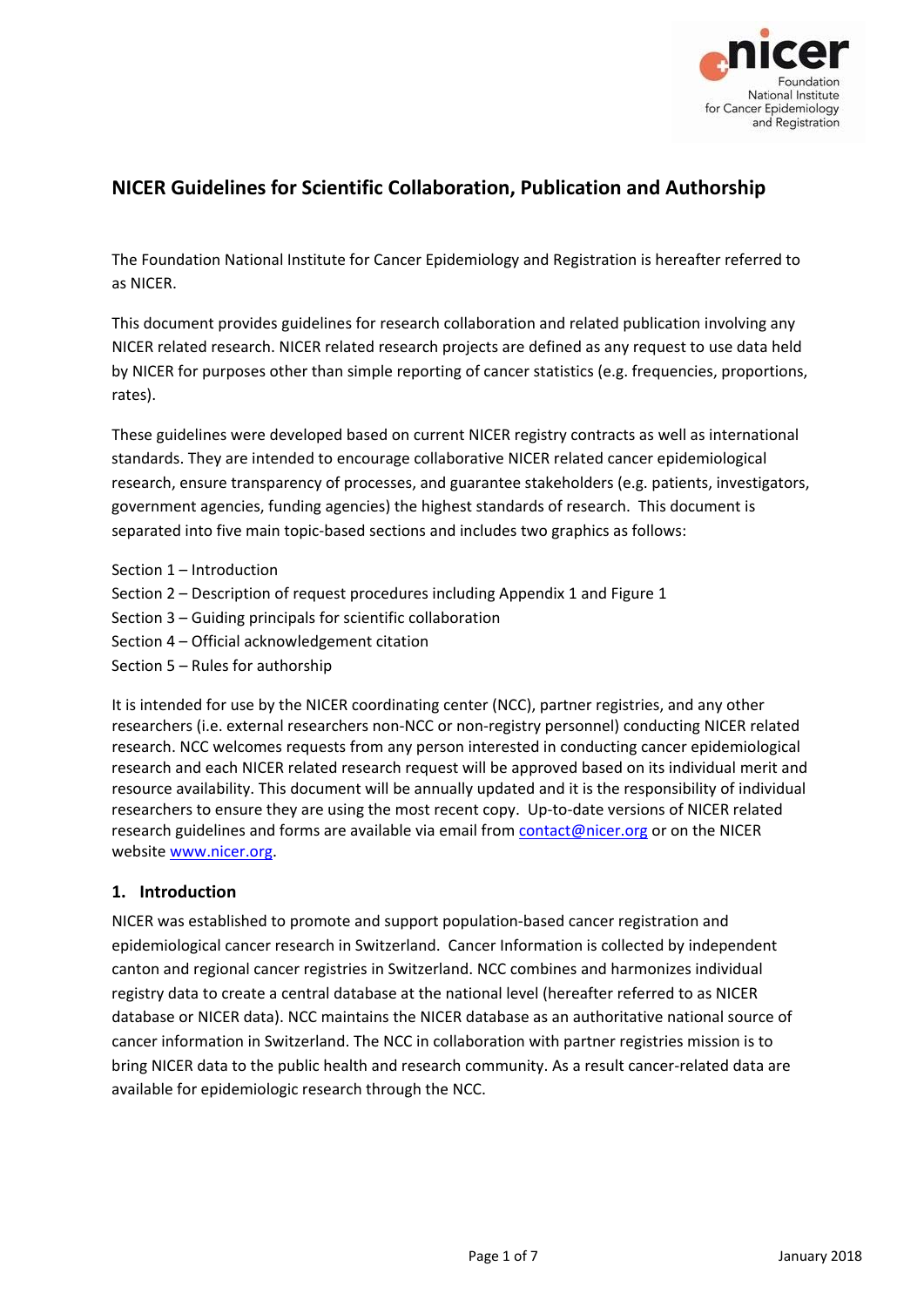

### **2. Requests for NICER Related Research Projects**

NICER related research request s may involve two distinct categories of data: NICER only data and NICER plus data. NICER only data refers to use of any pooled portion of the NICER database held by NCC under NICER‐registry contract agreement. Whereas NICER plus data refers to requests proposing use of any portion of the pooled NICER database plus any additional data outside these (i.e. any data not contained in the NICER database; e.g. date‐of‐birth for linkage study, treatment variables for pattern of care study). All requests involving use of NICER data will be processed by NCC in accordance with current NICER‐registry contracts and as specified herein.

**2.1. Requests:** All research projects proposing use of NICER data must be formally submitted using the "NICER Concept Sheet for New Proposals" to the NCC for approval (see Appendix 1 for copy of form). All NICER related research requests will be logged by NCC with a regularly updated list (including request status in review/approval/decline and reasons for decline or approval) distributed to registries and/or publicly available on NICER website. Upon receipt, each request will be reviewed by NCC for feasibility (analytic, methodological, resources, redundancy with other NICER related research). Request approval or decline, reasons for decline or approval, and any required modifications will be communicated to requestors by NCC no later than 25 business days after original request submission date. Final copies of all approved requests will be distributed to participating registries. NCC will forward any single registry request (i.e. un‐pooled data) to the indicated registry for registry processing. Per specific registry request, however, NCC will approve and fulfill single registry requests on their behalf.

NICER related research requests may be initiated by NCC or registry related personnel (Registry Head and/or other registry affiliated personnel publishing with registry affiliation), or external researchers. The expectation is that a representative from NCC and/or at least one registry (based on individual expertise, interest, and availability) will participate as part of the core project team (see Section 3.1 for explanation of core project team) on all NICER related research projects. For any NICER related research project Registry Heads may appoint in their place alternate registry‐related personnel as a member of the core project team (alternate personnel must have suitable expertise and publish with registry affiliation).

**2.2. NICER only data:** Any proposed project requiring NICER only data will be forwarded to Registry Heads by NCC. Any NICER only data request initiated by NCC or registry‐related personnel will have open invitation to all Registry Heads to participate as part of the core project team. Invitations to participate as part of the core project team for requests using NICER only data from external researchers will be at the discretion of the project leaders. Registry inputs, queries, opposition to projects must be supplied to NCC in writing via email (response time within 15 business days of receipt of the request – NCC will provide email and/or phone follow‐up as needed before time elapsed). Any non‐response will be considered as approval of the project and refusal of invitation to participate as member of the core project team.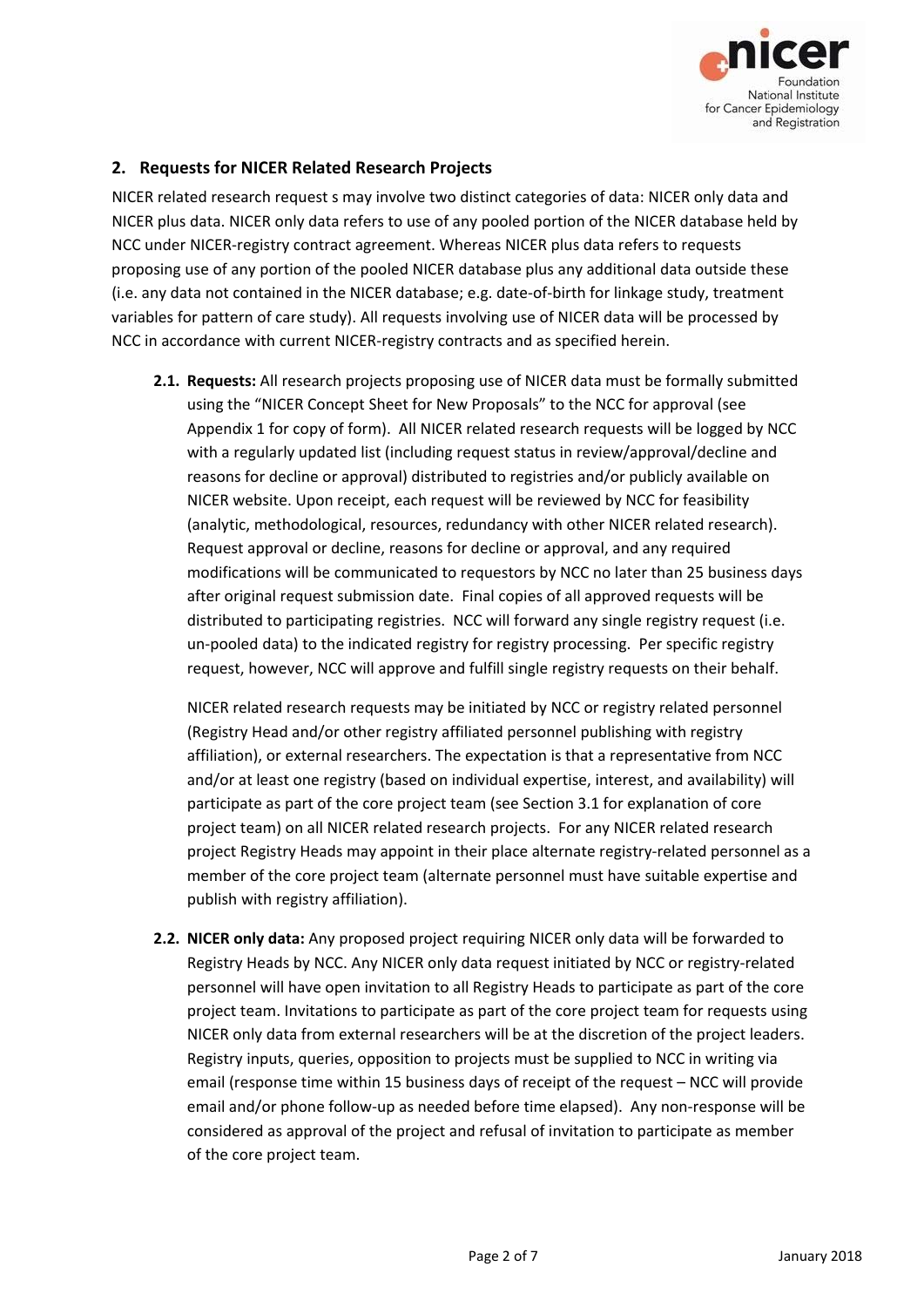

- **2.3. NICER plus data:** Any proposed project requiring NICER plus data must be approved by NCC and all Registry Heads from which data is requested. NCC will circulate all requests for proposed projects requiring NICER plus data via email to all Registry Heads of registries indicated in the request. Registry inputs, queries, approval or refusal to participate in a proposed project must be supplied to NCC in writing via email (response time within 15 business days of receipt of the request – NCC will provide email and/or phone follow‐up as needed before time elapsed). Registries must indicate participation preference as both data contributor and/or member of core project team. Any non‐ response will be considered decline for inclusion of registry data and non-participation as member of the core project team. All NICER plus data requests will be modified and approved by NCC based on Registry Head approval for data inclusion. For example, if no registries approve data use for a NICER plus data proposed project the project will be declined by NCC. Or when only a subset of registries indicated in the proposed project request approve data use the original request will be modified, by NCC, before approval to include only data from the subset of participating registries.
- **2.4. Data usage:** Once a request is approved, the responsible investigator must return a signed completed "NICER Data Use Agreement" for each project with analyses being conducted outside NCC before data preparation and/or delivery can occur. The responsible investigator will be provided by NCC only the NICER data elements required for his/her approved project (i.e. project‐specific dataset). The project‐specific dataset can only be used for the approved project and must be permanently deleted after completion of the project. No individual (non‐NCC) researcher will be given access to the complete NICER database. Any project requiring use of the complete NICER database must be conducted in conjunction with NCC.

### **3. Scientific Collaboration**

All NICER related research projects should follow the guiding research principals outlined below.

**3.1. Research participation:** Each NICER related research request must specify project leaders along with the core project team as known at time of request submission. Project leaders are defined as any of the following: responsible investigator/requestor, first and/or senior/last authors. The core project team defines the writing group (i.e. authors) and all persons actively participating in the research. Project leaders are responsible for planning and organization of all research‐related activities. All core project team members take responsibility for the study and agree on methodology. Agreement for project participation implies that members of the core project team accept the criteria for authorship as stated below (Section 5.2) and will have adequate access to the project‐specific dataset and all preliminary and final results to participate as agreed upon within the core project team. The project leaders must inform NCC of any changes to the core project team that occur at any time before completion of the project. NCC will regularly update individual project information (via website and/or email distribution) to guarantee up-to-date NICER related research communication and transparency.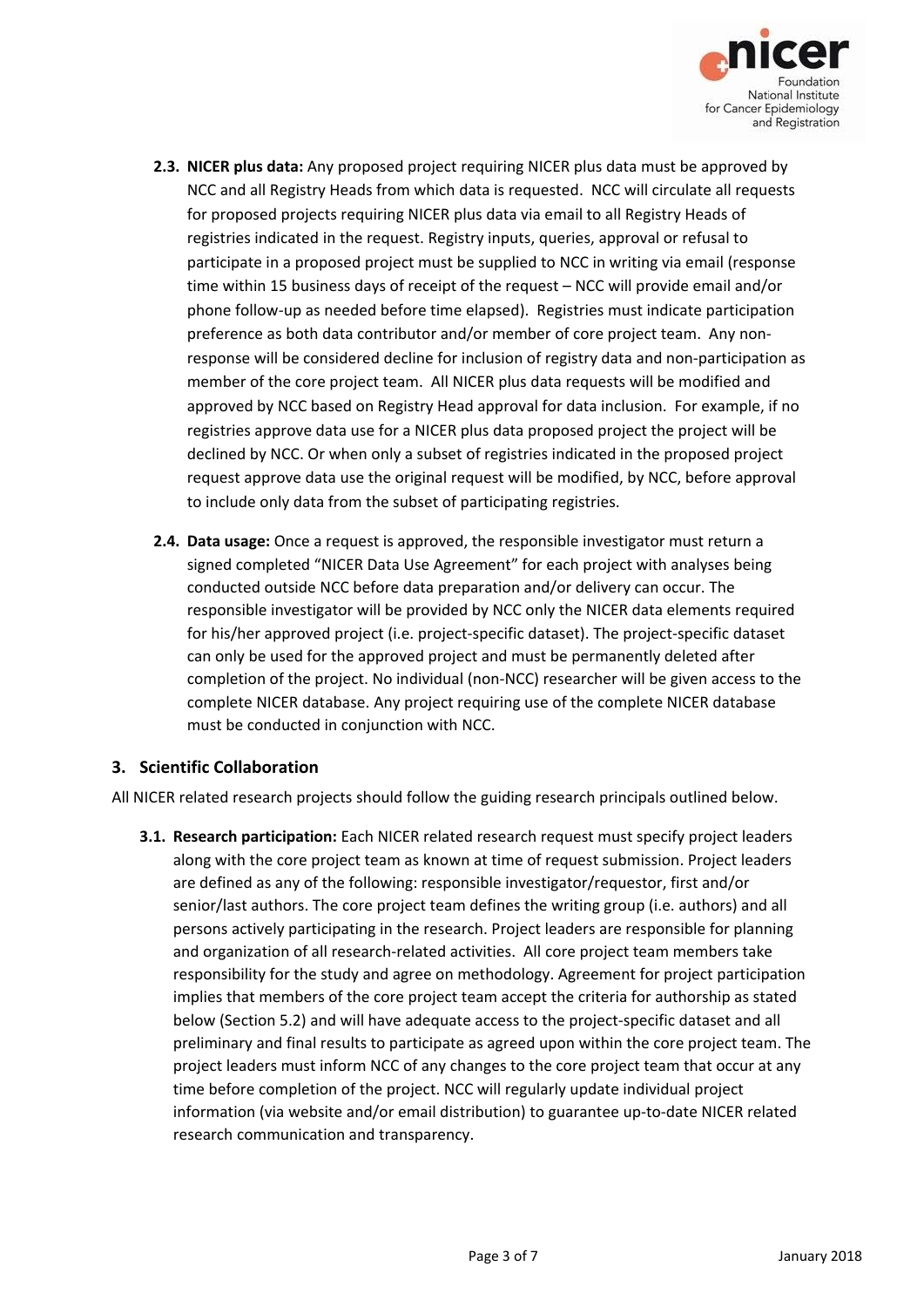

**3.2. Research responsibilities and conduct:** The core project team responsibilities are: study design, data analysis, data interpretation, planning for associated presentations, and preparation of project-related manuscripts. All members of the core project team must meet author guidelines (Section 5.2 below) and the team is collectively responsible to ensure compliance. Project leaders will seek as much input as possible from every core team member on all areas (study design, data analysis, data interpretation, planning and preparation of presentations and manuscripts). The project leaders are responsible for all necessary ethic committee approval as well as ensuring proper data protection methods which must be documented to NCC before any data can be delivered. Furthermore, all project leaders of approved projects are expected to guide the research process to ensure scientific and ethical integrity, avoid and/or minimize conflicts, and are responsible to objectively arbitrate and manage any core project team related conflicts that do arise in a constructive manner to resolution.

### **4. Acknowledgment Citation**

All publications resulting from any use of NICER data must include acknowledgement of NICER and each individual contributing registry as source of the data.

**4.1. Official citation:** The following text, up‐to‐date as of 2016, should be used in the acknowledgment section verbatim but modified to reflect the canton data actually used in the analyses:

*The Swiss cancer data used in these analyses was supplied by the Foundation National Institute for Cancer Epidemiology and Registration (NICER) and its partner registries in cantons Aargau, Basel, Bern, Fribourg, Geneva, Glarus & Graubünden, Luzern, Neuchâtel & Jura, St. Gallen & Appenzell, Thurgau, Ticino, Valais, Vaud, Zürich & Zug.*

### **5. Authorship**

There are two distinctive types of authorship associated with NICER related research projects: NICER Working Group and individual authorship. Each type of authorship has unique criteria and specifications as detailed below.

**5.1. NICER Working Group:** All NICER related research publications using NICER data that include NCC or registry personnel as core project team members must also include "NICER Working Group" in some position of authorship preferably at end. The individual members of the NICER Working Group whenever possible (i.e. depends on individual Journal guidelines) should be listed as "contributors" for all NICER related publications. The format, up‐to‐date as of 2016, should be as follows:

In author list: *Author A, Author B, Author C and the NICER Working Group\**

As affiliation notation: *\*Composition of NICER Working Group by individual contributors listed in acknowledgment section*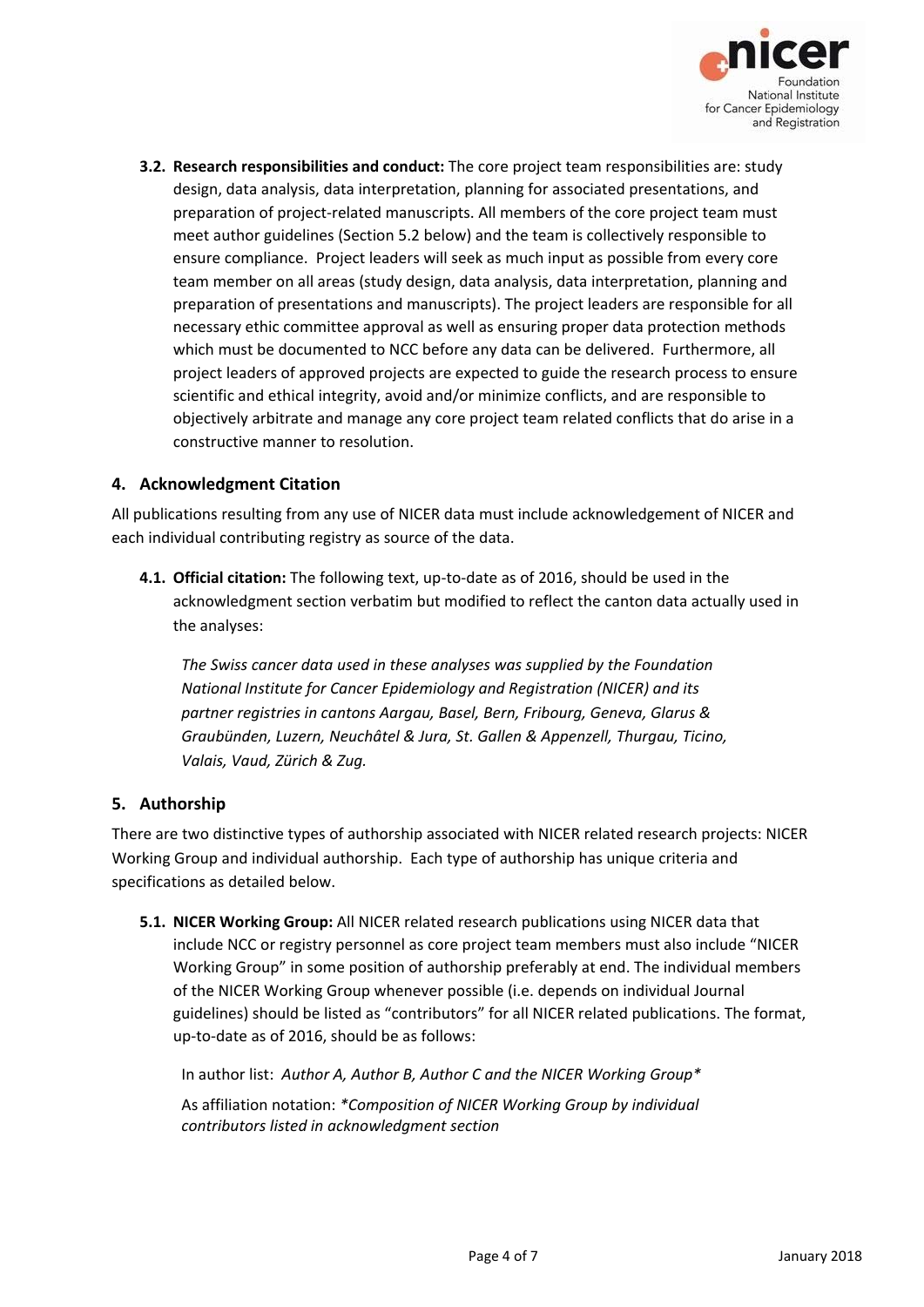

In acknowledgement section modified to reflect registries that contributed data: *Members of the NICER Working Group for these analyses included: Aargau– M. Adam and I. Curjuric, Basel– K. Staehelin, Bern– A. Perren, Fribourg– C. Egger Hayoz, Geneva– C. Bouchardy, Glarus and Graubünden– M. Mousavi, Luzern– J. Diebold, Neuchâtel and Jura– J.L. Bulliard and M. Maspoli, St. Gallen and Appenzell– M. Mousavi, Thurgau– A. Schmidt, Ticino– A. Bordoni, Valais– I. Konzelmann, Vaud– J.L. Bulliard and R. Blanc‐Moya, Zürich and Zug– S. Rohrmann*

- **5.2. Individual authorship:** NICER authorship guidelines for individual authorship (not NICER Working Group) are based on and must comply with the latest guidelines of the International Committee of Medical Journal Editors (ICMJE "Uniform Requirements for Manuscripts Submitted to Biomedical Journals: Writing and Editing for Biomedical Publications") published online at http://www.icmje.org/recommendations. Authorship position is determined by the core project team and usually based on level of active participation. Individual authorship should be based on the following conditions:
	- 1. Substantial contributions to conception and design, acquisition of data, or analysis and interpretation of data.
	- 2. Drafting the article or revising it critically for important intellectual content.
	- 3. Final approval of the version to be published.
	- 4. Authors should meet conditions 1, 2, and 3 above.

Acquisition of funding, collection of data, or general supervision of the research group or individual members, alone, does not justify authorship. All individuals designated as authors should qualify for authorship, and all those who qualify should be listed. Each author should have participated sufficiently in the work to take public responsibility for appropriate proportions of the content. The core project team should collectively make decisions about contributors/authors at the start of the project whenever soonest possible but certainly before the first draft of any manuscript is completed. The project leaders and/or corresponding author should be prepared to explain the presence and order of authors to any journal submission or other inquiries related to publication. It is not the role of anyone outside the core project team (e.g. journal editors, funding agencies, non‐ participating registries, NICER Scientific Advisory Board, NICER Registry Advisory Board, NICER Foundation Board) to make authorship decisions or to arbitrate conflicts related to authorship.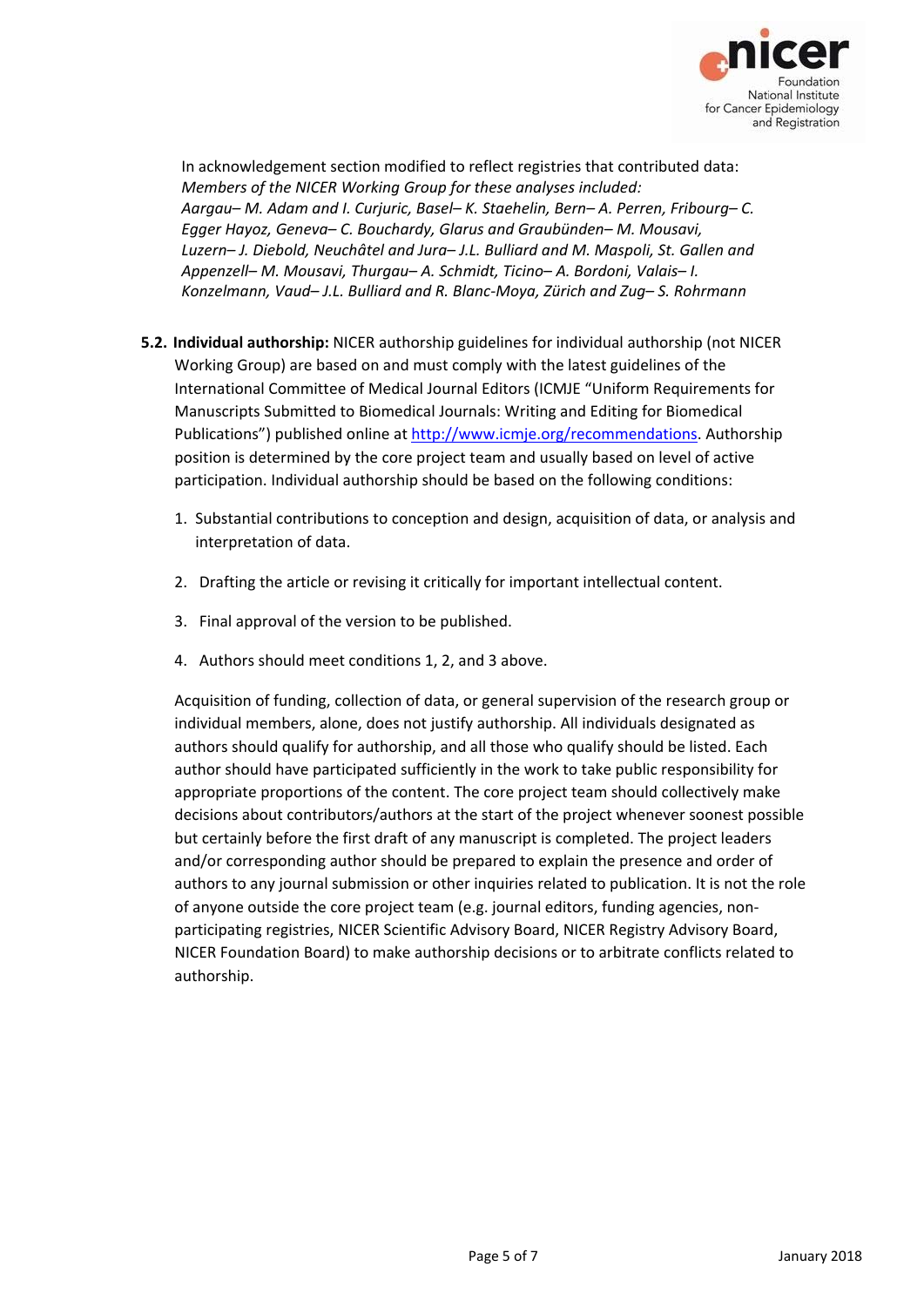



#### **Figure 1: NICER Related Research Request Flowchart**